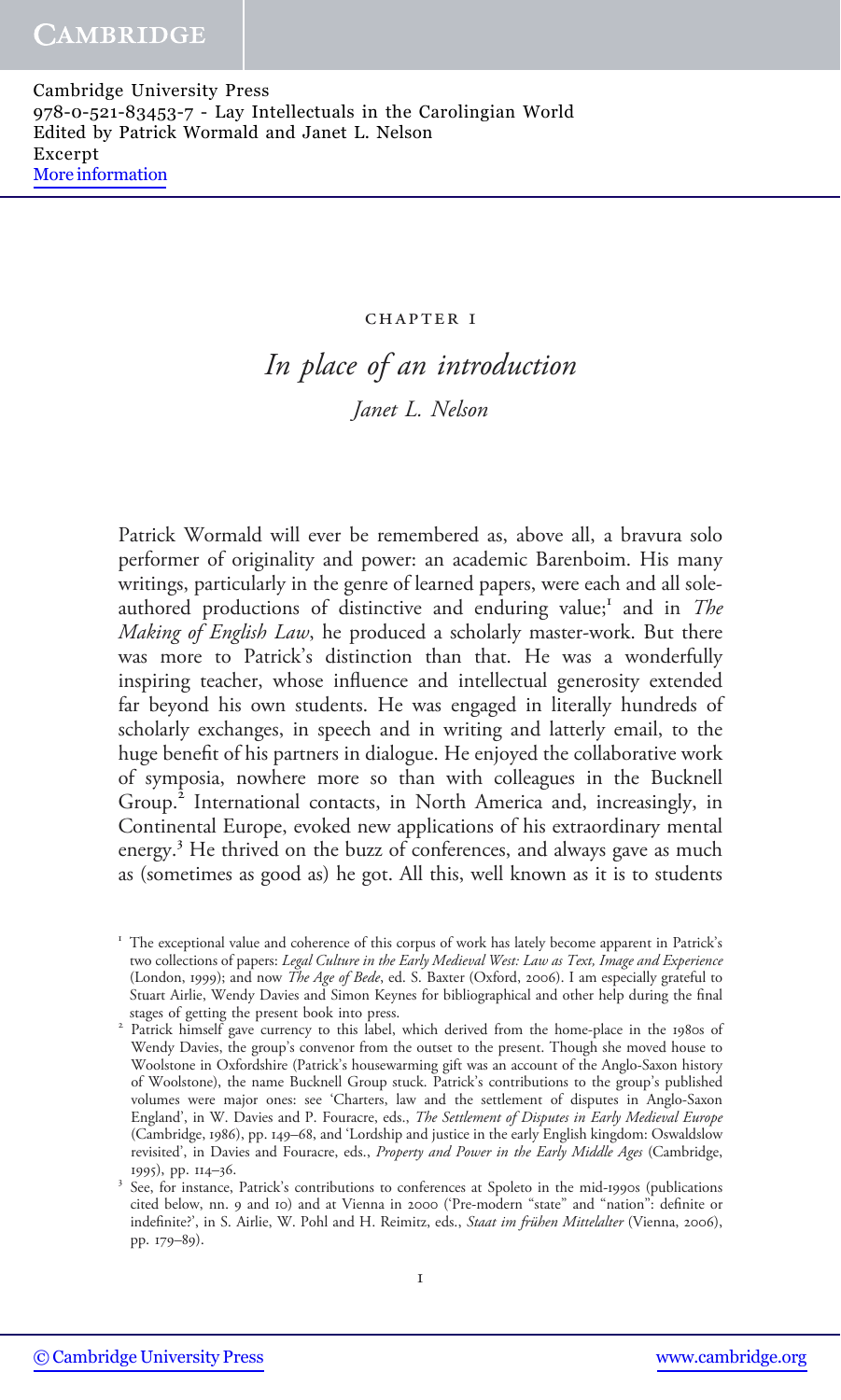#### 2 JANET L. NELSON

and practitioners of early medieval history, is worth repeating, and celebrating.

Less well known, but worth adding here, is Patrick's less-often practised quality as a skilled conductor working from the keyboard: another Barenboim. Patrick could bring colleagues together, and help their combined product to be more than the sum of its parts. He did this, for instance, in his editorial work on the Festschrift for Michael Wallace-Hadrill.<sup>4</sup> He did something akin in seminars, whereof he was so often the life and soul. He did it again in organising a series of sessions at two successive meetings of the annual International Conference on Medieval Studies at Kalamazoo, Michigan, USA in 1999 and 2000. Here he deployed all the gifts just mentioned: he invited apt contributors from among former students and present colleagues on both sides of the Atlantic; he chaired and commented sessions *con brio*, so that then, and later, he enhanced every speaker's contribution; above all, he chose a theme dear to his own heart which, like so many of Patrick's enthusiasms, once applied to early medieval scholarship worked like yeast in dough – or, to use a more contemporary metaphor, proved to be absolutely at the cutting edge. It was, more or less, the theme of the present book: the Lay Intellectual in the Carolingian World.

Behind that formulation – which caused (and may still cause)<sup>5</sup> some jibbing at its deliberately provocative anachronism – was an agenda that had been bubbling away in Patrick's mind for well over twenty years. In the mid-1970s, he began to grapple with three problems fundamental to any understanding of the early medieval West: first and foremost, the nature of its law, new or old, Roman or German, authoritative or customary, royal or consensual; second, the impact of Christianity on aristocratic values and conduct, contradictory or complementary, destructive or adaptive; third, the significance of literacy, instrument of power or collective medium, clerical monopoly or tool of secular elites, learned or popular.<sup>6</sup> Not only was Patrick prescient and exemplary in insisting on British as distinct from merely English history, inspired by Michael Wallace-Hadrill, his

<sup>&</sup>lt;sup>4</sup> P. Wormald, D. Bullough and R. Collins, eds., Ideal and Reality in Frankish and Anglo-Saxon Society: Studies Presented to J.M. Wallace-Hadrill (Oxford, 1983). As the order of the co-editors' names indicates, Patrick did the lion's share of editorial work on this volume.<br>
<sup>5</sup> See Richard Abels, below, p. 247. 6<br>
<sup>6</sup> Key papers were: '*Lex scripta* and *verbum regis*: legislation and Germanic kingship from Euri

Cnut', in P. Sawyer and I. N. Wood, eds., Early Medieval Kingship (Leeds, 1977), pp. 105-38; 'The uses of literacy in Anglo-Saxon England and its neighbours', TRHS, 5th ser. 27 (1977), pp. 95-114; and 'Bede, Beowulf and the conversion of the Anglo-Saxon Aristocracy', in R. T. Farrell, ed., Bede and Anglo-Saxon England, BAR 46 (Oxford, 1978), pp. 32–95.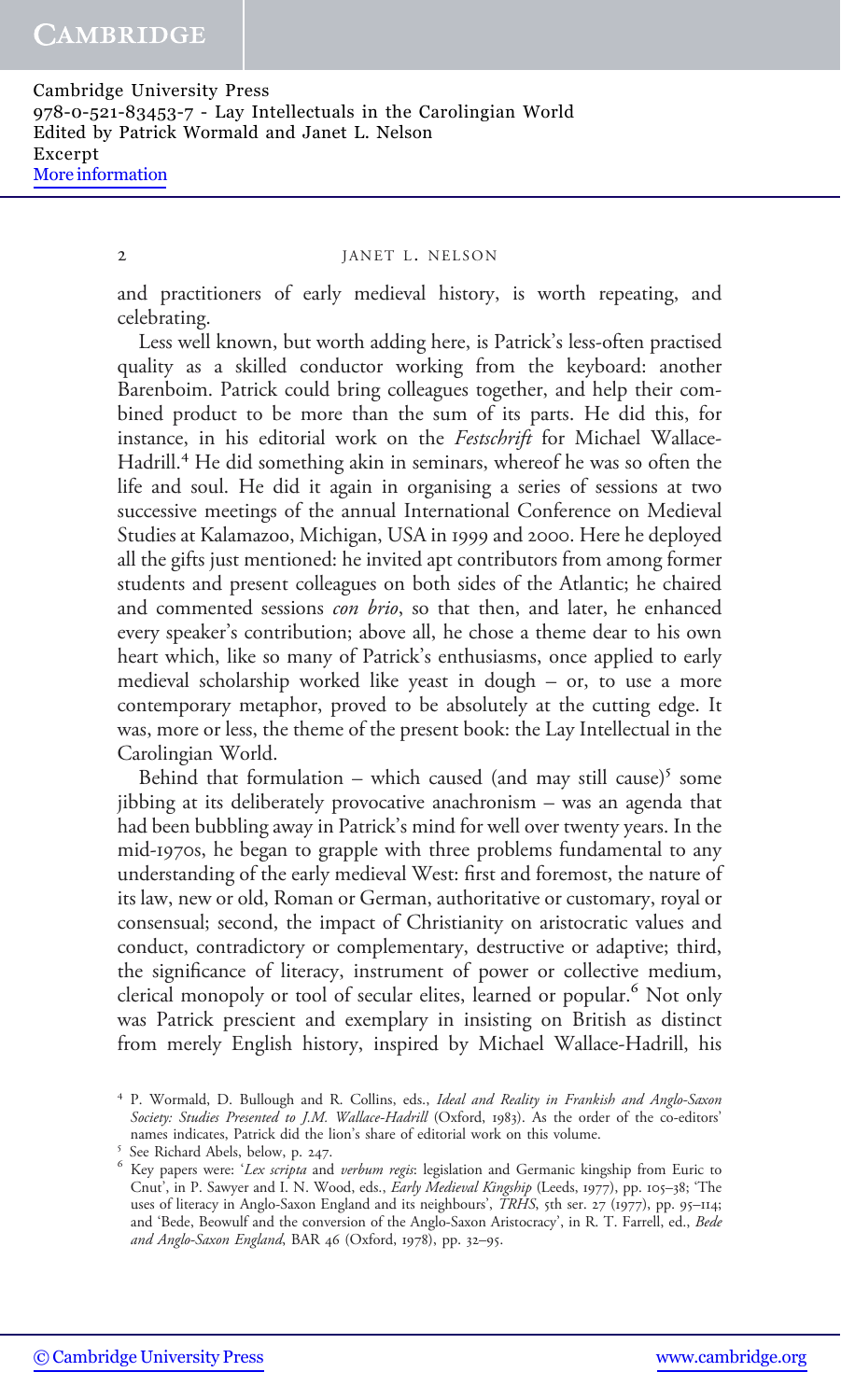# In place of an introduction 3

vision always extended beyond these Isles<sup>7</sup>. His early published work showed him deeply well informed on Continental law and politics, and he had important new insights to offer on the Lombards as well as the Franks.<sup>8</sup> He was always interested in contact, and comparison. In the 1990s, as he toiled on the big synthesis, Patrick pondered ever more deeply on the Carolingian Renaissance. Here he saw Christianity impacting in new and lasting ways on politics and polities, communities and social structures. Equally interested in ideals and realities, he saw that impact both in normative texts and in the charters that embodied legal practice.<sup>9</sup> The Carolingian period was the transformative moment when law, no longer thought of as secular, a thing (only) of this world, came to be understood and used as the means to secure the collective good of the Christian people. That good was expressed by the one word 'justice' – the watchword of Carolingian government, a word loaded with religious and this-wordly values.<sup>10</sup> Law-making was an activity engaged in co-operatively by clergy and secular men. In the Carolingian regime, the delivery of law, through the holding of courts, and the imposing, and recording, of legal judgments, necessarily entailed such collective action. Normative decrees and case records needed to be brought together in a single field of vision. Having once grasped these essentials, Patrick could read in and from records of dispute settlement the implementation of Carolingian justice; and having grasped the inspirational significance of Carolingian justice for Anglo-Saxon rulers and elites from the ninth century onwards, Patrick could set early medieval legal ideals and realities on both sides of the Channel within a single frame.<sup>11</sup>

For Patrick, as for the scholar whose work most inspired and challenged him, F. W. Maitland,<sup>12</sup> to think about medieval law was always to engage with medieval men making and using law. In this scholarly exercise, history, not law, had priority. A thorough knowledge of legal texts and

<sup>7</sup> See, for instance, his yeasty comparative paper, 'Celticand Anglo-Saxon kingship: some further thoughts', in P. E. Szarmach with V. Oggins, eds., *Sources of Anglo-Saxon Culture* (Kalamazoo, 1986), pp. 151–83.<br><sup>8</sup> '*Lex scripta*'. 1986), pp. 151–83.<br><sup>8</sup> '*Lex scripta*'.<br><sup>9</sup> See especially "*Inter Cetera Bona ... Genti Suae*": law-making and peace-keeping in the earliest

English kingdoms', La Giustizia, Settimane Spoleto, 2 vols. (1995, 1997), 1, pp. 963-96; 'Bede and

the conversion of England: the charter evidence', The Jarrow Lecture, 1984.<br><sup>10</sup> 'Giving God and king their due: conflict and its regulation in the early English state', *La Giustizia*<br>(1997), 11, pp. 549–92; Wormald, *Mak* 

<sup>&</sup>lt;sup>11</sup> Wormald, *Making*, pp. 29–108. <sup>11</sup> Wormald, *Making*, pp. 29–108. 12 It was a characteristic achievement (much more than a gesture) of Patrick's, after much effective networking and lobbying, to get a memorial plaque to Maitland put up in Westminster Abbey in December 2000.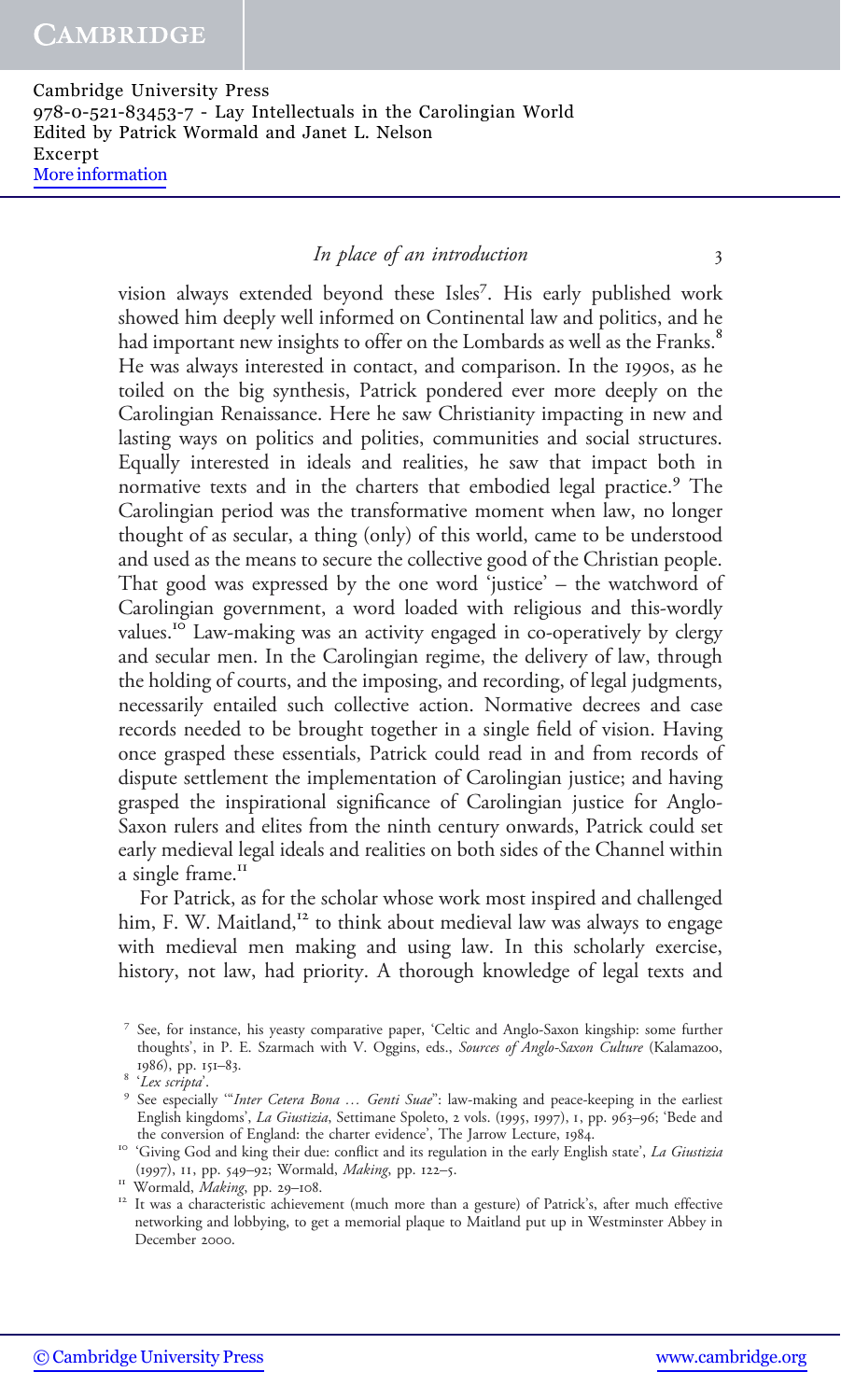#### 4 JANET L. NELSON

legal practice was crucial. The object, though, was not historic law but legal history – which in turn was part of social history, or as historians tend to say nowadays, emphasising the importance of representations and meanings for the people we study, cultural history. Finding what is the law, enunciating that, and giving it social force, can be, and in many parts of Western Europe in the early Middle Ages, before professional lawyers, was, a field of collective action involving a wide swathe of people.<sup>13</sup> Learning in the academic sense is necessarily something confined to a caste or very restricted elite – both because, historically, it has been a scarce resource and source of social power and because, especially in our own democratic age of mass values and mass media, it is not everyone's cup of tea. But learning can take applied forms: as with the law. Thus, though in the early Middle Ages, law was instrumentalised by the powerful, often aided and abetted by the learnèd themselves, it could at the same time empower the less powerful, even the powerless and the unlearnèd, by embodying and protecting the rights of individuals and groups.<sup>14</sup>

In a similar way, religious knowledge, while it most certainly empowered the clergy, and in the early Middle Ages legitimised that new elite, was power qualified in several important ways. The clergy themselves were divided by yawning chasms of wealth and rank: poor rural priests were among the powerless. As for bishops and abbots, powerful as well as learned they might be, but their churches' institutional wealth depended for security and protection on rulers and the secular elite. Further, before the growth of papal government run by professional canon lawyers, religious knowledge and status could be claimed by more non-specialists – whether *soi-disant* holy men and women or do-it-yourself practitioners of beneficent magic. The early medieval world, deeply unequal as it was, offered access to Faith – a universal empowerer. The Carolingian Church preached the duties as well as the claims of that accessibility, in imposing such religious obligations as tithe payment and Sunday observance at the same time as it affirmed the entitlement of all the faithful to the clergy's services (in both senses).<sup>15</sup> Secular men were now to think of themselves as faithful men; and non-clerical persons of either gender were encouraged to think of themselves as lay.

[© Cambridge University Press](http://www.cambridge.org) [www.cambridge.org](http://www.cambridge.org)

<sup>&</sup>lt;sup>13</sup> Wormald, *Making*, pp. 53–92, 468–9; cf. pp. 11–12 and n. 44 for succinct observation of the significance of learned lawyers in Celtic societies, in contrast to their absence among 'the Germans'.

 $14\,$  S. Reynolds, *Kingdoms and Communities in Western Europe, 900–1300*, 2nd edn (Oxford, 1996); cf. several of the contributions to P. Stafford, J. L. Nelson and J. Martindale, eds., Law, Laity and Solidarities: Essays in Honour of Susan Reynolds (Manchester, 2001).<br><sup>15</sup> Wormald, *Making*, pp. 316, 302–3, 306.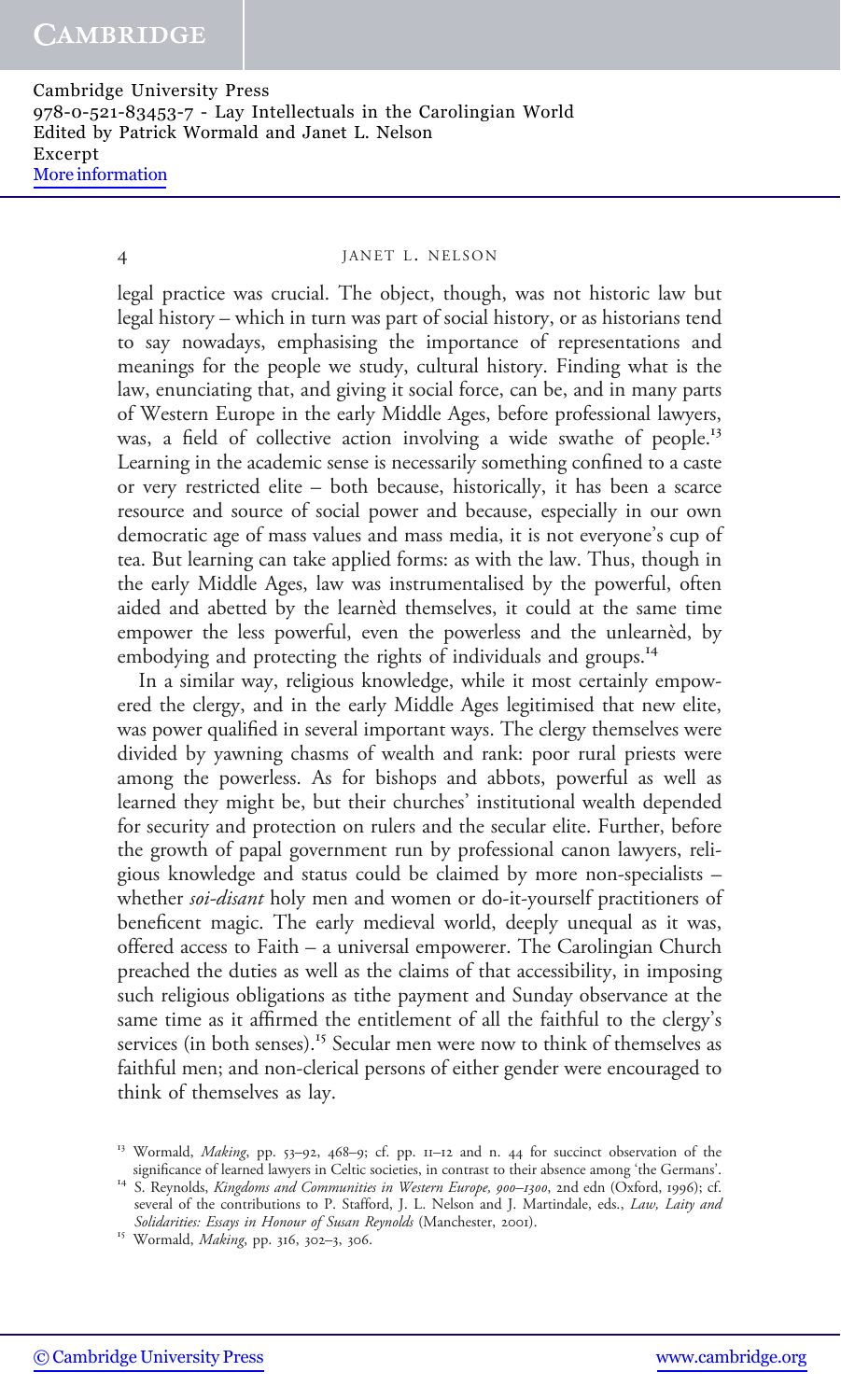## In place of an introduction 5

Patrick saw that Christianity confronted barbarian elites with new demands and new tensions; but what struck him most forcefully in the end was the way potential clash yielded to mutual accommodation.<sup>16</sup> The Carolingian age saw a transformation of lay values, and, on the ecclesiastical side, a re-evaluation of lay action in the world. Alcuin in Virtues and Vices affirmed that lay status did not exclude any person, man or woman, from heaven: on the contrary, the lay person could work toward their own salvation through good works.<sup>17</sup> Even at court, Alcuin thought, the busy lay aristocrat could engage in daily prayer, and understand its religious significance. By implication, away from court, and in a less busy life, prayer was easier to accommodate. The Carolingian Church is very clearly on record as legitimising the powers that were. It also made demands on them. The responses of a few kings, above all, as well as a tiny number of high aristocrats, have survived, directly or indirectly, in the evidence.<sup>18</sup> Intellectuals, in the early Middle Ages as in later ages, necessarily constituted a small elite, just as they by definition sought an audience. The scientia cultivated by prayer and righteous action was amongst the things that that elite aimed to diffuse. In practice it may have been limited to those with enough Latin to recite psalms; but if so, the constituency of the knowledgeable was probably already wider than the high aristocracy. This was learning of a kind: learning sufficient to permit active participation in Christian observance, and acknowledgement of Christian duties, and – crucially in the present context – to respond to the moral messages emanating from social superiors. For if Charlemagne asked all household heads to share responsibility for pushing forward the project of Christian education, he asked *a fortiori* those heads of magnate households who were fully enrolled at court as exemplars of the project.<sup>19</sup> Aristocrats, and they included women, whom the patriarchal Carolingian world had ways of accommodating and deploying,<sup>20</sup> pushed out the project's frontiers in the provinces, in ecclesiastical and secular houses, halls and meeting-places. They, along with the rulers who enlisted them, were

<sup>&</sup>lt;sup>16</sup> Three of Patrick's Oxford teachers and colleagues, Maurice Keen, Henry Mayr-Harting and Peter

Brown, encouraged him to wrestle life-long with these problems.<br><sup>17</sup> See Noble, below, p. 10.<br><sup>18</sup> For the kings, see below, especially the chapters of Chazelle, Pratt and Wood; for great, royally<br>connected aristocrats, se

<sup>&</sup>lt;sup>19</sup> Among recent work on these lines, see the papers of Airlie, Nelson and Innes, referred to in Airlie, pp. 51, 55, 60 nn. 2, 16, 37, below. I am especially grateful to Stuart Airlie, Wendy Davies and Simon Keynes for bibliographical and other help during the final stages of getting the present book into press.<br><sup>20</sup> See below, especially the chapters of Nelson and Garver.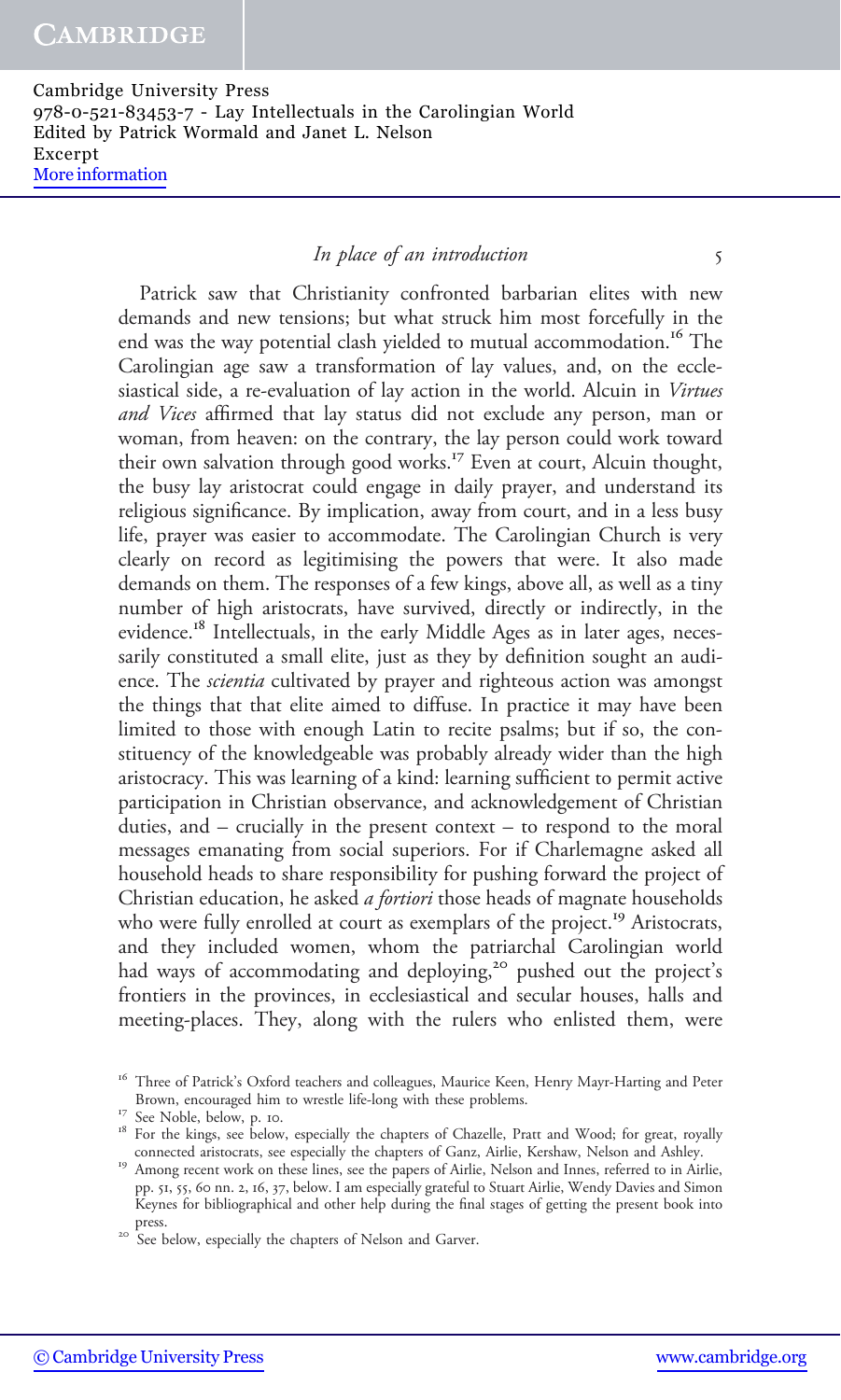## 6 JANET L. NELSON

among the lay intellectuals with whom Patrick wished *his* enlisted team to be concerned. Few such people left much individual trace in the written record, as authors, patrons or educators. Those few who did, all of them of the highest social rank, must stand for however many others wrote works that have perished, or taught by the spoken word. Those few are the subjects of the various chapters that follow.

Given that cluster of Patrick's concerns, and the consistency of the textual raw material, the theme of his Kalamazoo conference sessions, and of this book, has brought its own benefits of focus and coherence. What Patrick wanted to suggest in making Lay Intellectuals the subject, and in presenting them thus in this book's title, was that they were imbued with Christian learning, worked with their minds as well as their spears or distaffs, were self-consciously committed to a moral project of social transformation, and sought and addressed a public.<sup>21</sup> If we make all due allowance for the specifics of early medieval conditions, the label 'intellectuals' fits well enough.<sup>22</sup> They saw themselves, too, as  $\ell$ ay intellectuals: needing ecclesiastical guidance and reassurance, yet active indispensable members and leaders of God's people. This was, as Alcuin put it in a letter to Charlemagne, the age of the laity.<sup>23</sup>

Richard Abels ends our book with some cautionary words: 'How widespread the appeal of learning, of pursuing holy wisdom, actually was among the lay elites of Carolingian Francia and Anglo-Saxon England must remain an open question.<sup>224</sup> This contributor respects his caution. Nevertheless, she ends these reflections, in what she hopes is the spirit of Patrick's original project, with a surmise not wild but warranted: warranted, that is, by much evidence presented in the chapters below. To return to one of Patrick's original questions, the surmise is this, that the Carolingian Renaissance, far from inhibiting the laity, gave them a new

<sup>&</sup>lt;sup>21</sup> Cf. Nelson, below, pp. 106–7.<br><sup>22</sup> The label was one Patrick very much wanted to keep in the title of this book: cf. *Making*, p. 429: 'That [King] Alfred had an unrivalled grasp of the material necessities of government brooks no

<sup>&</sup>lt;sup>23</sup> Alcuin Ep. 136, ed. E. Dümmler, MGH Epp. 1v (Berlin, 1895), p. 205: 'I am absolutely delighted whenever laymen blossom to the extent of asking questions about the Gospels. True, I have heard a certain wise man say somewhere that it is for clerics, not laymen, to study the Gospels. What is my response? All things have their time [citing Ecclesiastes 3: 1; and Alcuin now interprets]: often a later hour provides what an earlier hour could not. Whoever the layman is who asked this question, then, he is a wise man in his heart even if he is a warrior in his hands; and your most wise authority needs many men like that' (my translation). Cf. Nelson below, p. 106. I confess I have exploited whatever licence is due to a provider of editorial finishing touches to add a couple of fairly recent references to my chapter.

 $24$  Abels, below, p. 254.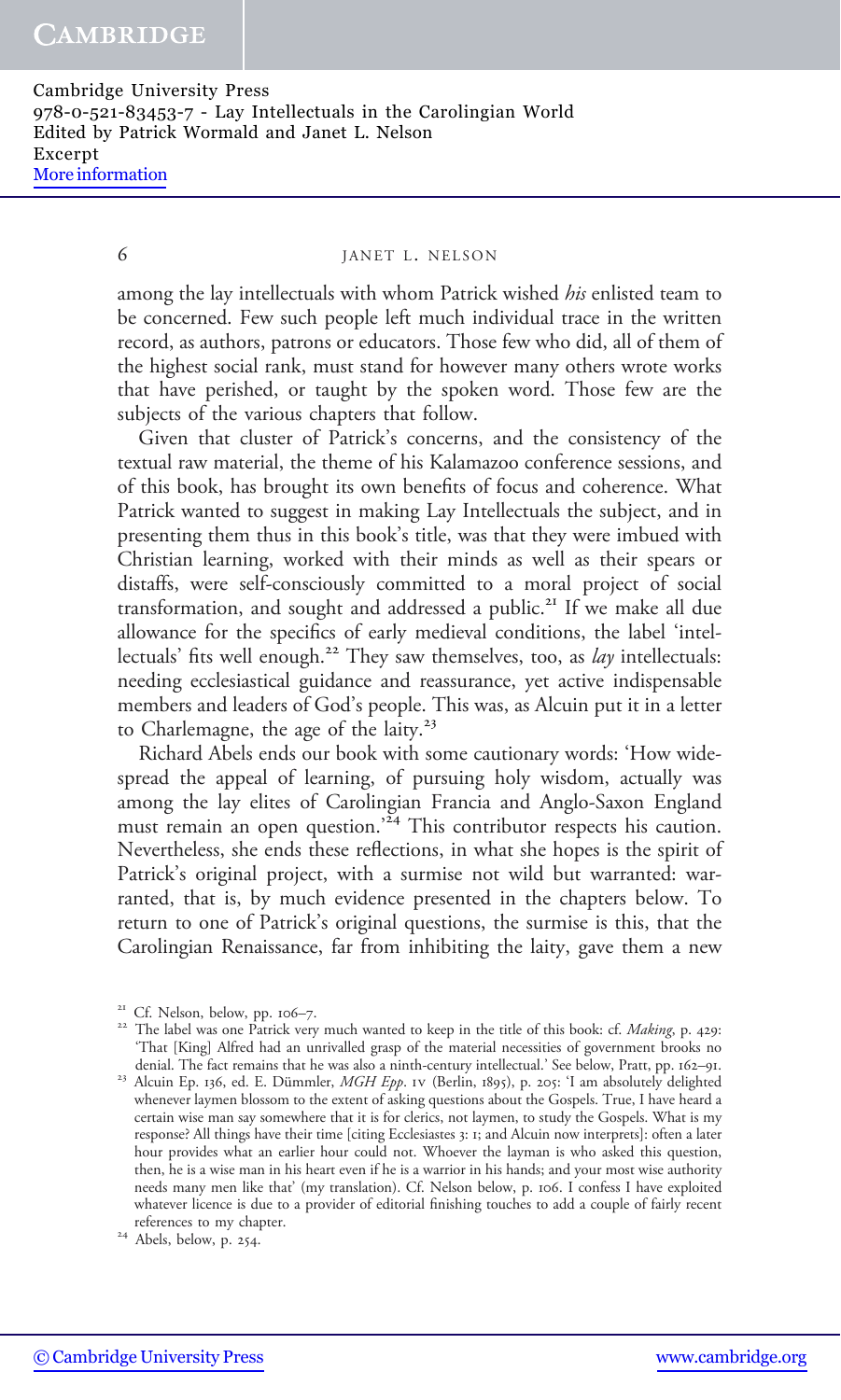## In place of an introduction 7

agenda, a new 'ministry'. <sup>25</sup> In the courts and court-connected places of the early medieval world where wisdom was taught, and 'bought',<sup>26</sup> not only did kings, counsellors, churchmen, patrons and parents intend that lay persons commit themselves to wisdom's pursuit, but unnumbered individual quests fulfilled, however imperfectly, that high intent. Recovering the traces of those quests and that intent was what, I will dare to say, drew Patrick to the subject of this book.

<sup>25</sup> Cf. Noble, below, pp. 16, 19.  $26$  Nelson, below, pp. 118–20.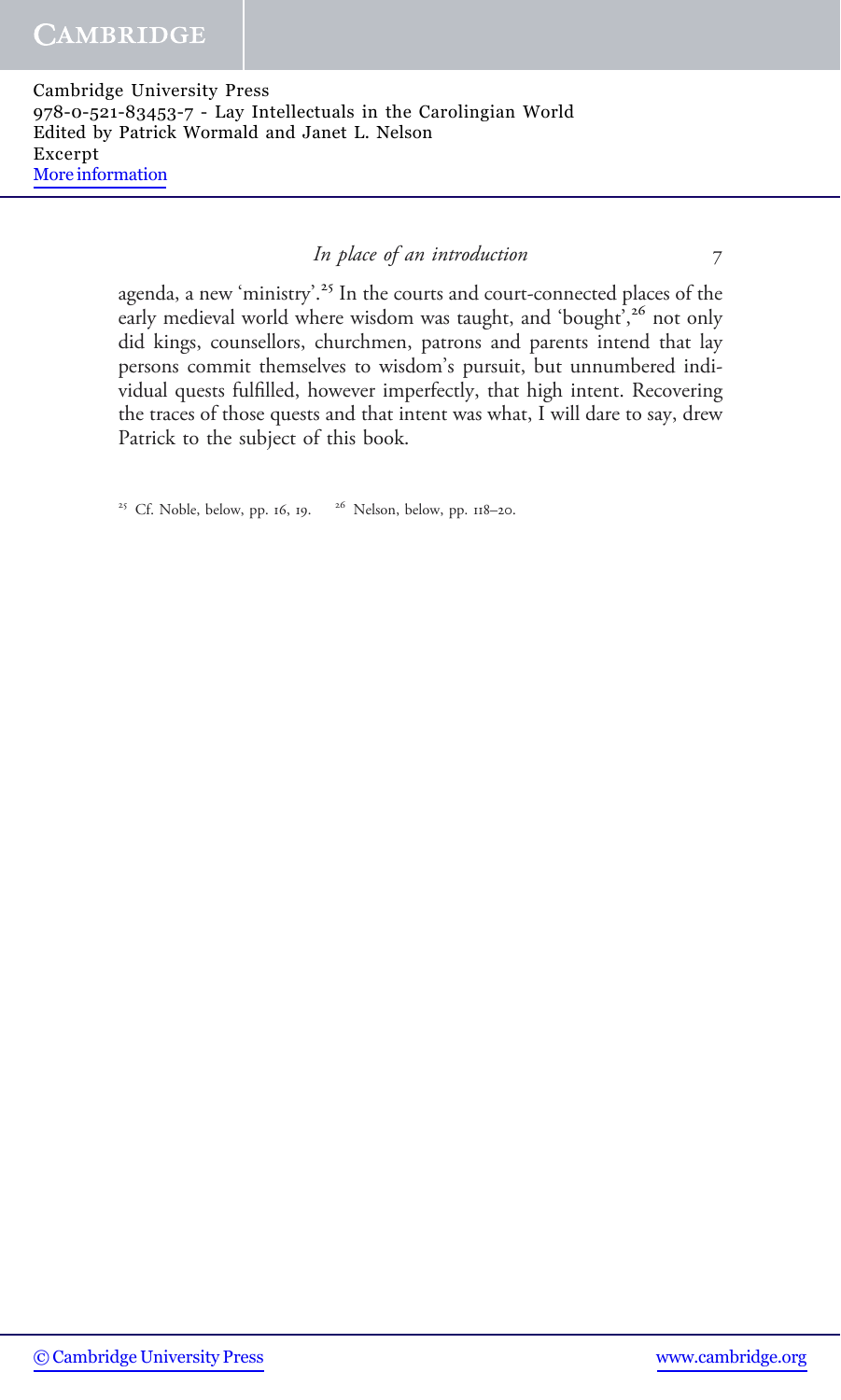#### CHAPTER 2

Secular sanctity: forging an ethos for the Carolingian nobility

Thomas F. X. Noble

Towards the end of the eighth century a Bavarian count expressed the hope that one of his sons would succeed him 'if any should be found worthy to do so'. <sup>1</sup> This chapter seeks to explore what that count might have had in mind when musing about his son's worthiness. Put a little differently, the following pages constitute an attempt to discern some aspects of the ethos of the Carolingian nobility. For reasons that will be explained in due course, I call this ethos 'Secular sanctity', and I will show that this label comes close to actual Carolingian usage.<sup>2</sup> But it must be acknowledged at the outset that it is easier to find sources in which certain ideals were urged upon the Carolingian lay elite than to find such laymen speaking in their own voices. It might be objected that the 'Secular Sanctity' sketched here is only normative, prescriptive, aspirational. I must admit that such an objection cannot be destroyed. But, I insist, it can be met, worried and weakened. Accordingly, after a brief recitation of the relevant sources and a presentation of secular sanctity's key components, I turn to the persons to whom this ethos was addressed and ask a series of questions: Who were the members of the Carolingian elite? Where was the ethos formulated and might laymen have had a hand in its elaboration? In so far as the ethos is now found in Latin texts, how might laymen have gained access to those texts or to the ideas contained in them? In what ways might the ethos have been attractive to Carolingian laymen? What place did this ethos hold within the broader spectrum of Carolingian culture?

A wide array of sources provide insights into the noble ethos of the Carolingian age. Einhard's Life of Charlemagne and the Lives of Louis the

<sup>&</sup>lt;sup>1</sup> T. Bitterauf, ed., *Die Traditionen des Hochstifts Freising* (Munich, 1905), no. 319.<br><sup>2</sup> This chapter had gone through several versions when I discovered that D. Baker had once used the term 'secular sanctity': 'Vir Dei: secular sanctity in the early tenth century', Sanctity and Secularity: The Church and the World, SCH 10 (1973), pp. 41-53. Baker and I treat the 'Life of Gerald of Aurillac' very differently.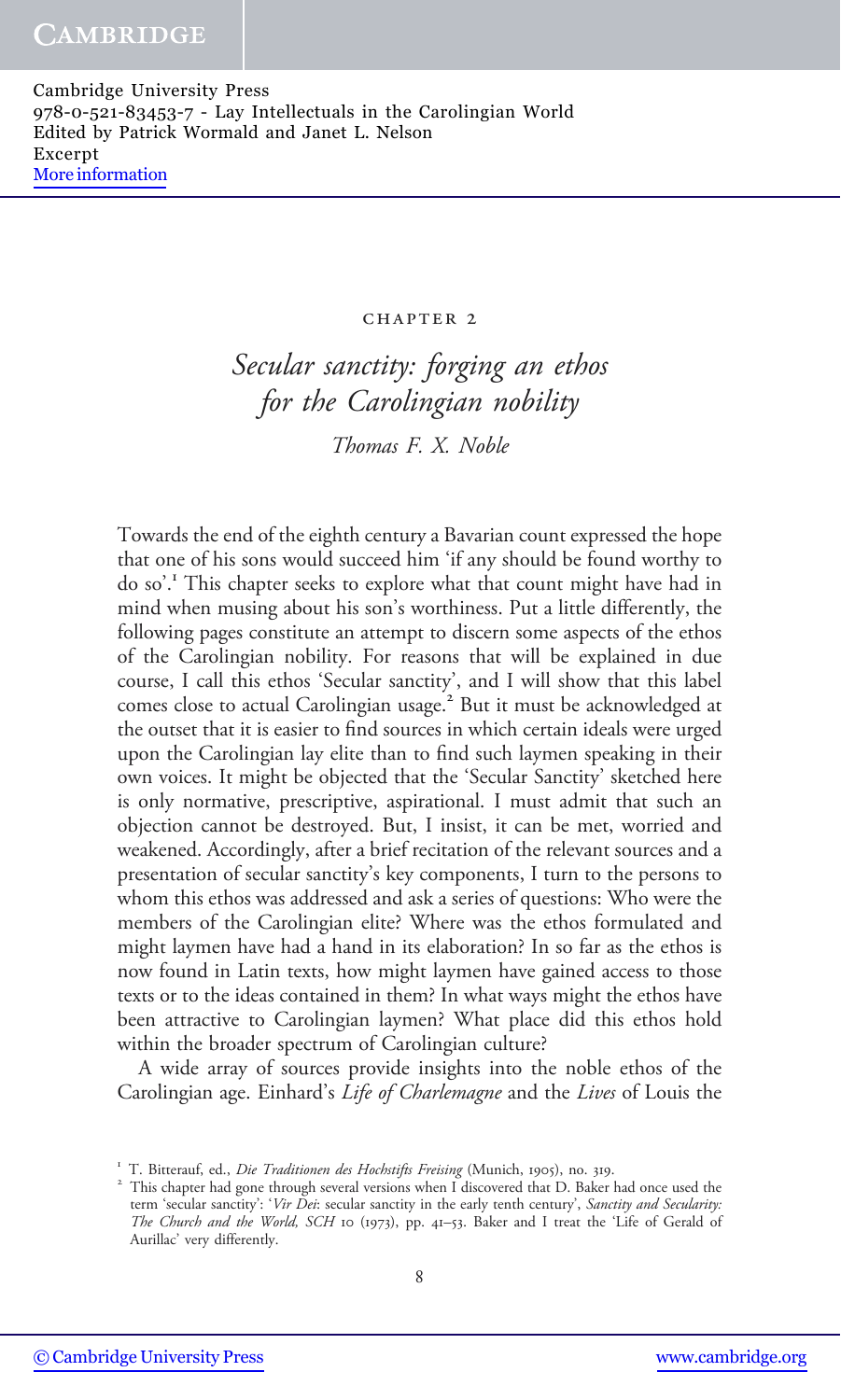# Secular sanctity 9

Pious are full of examples and exhortations.<sup>3</sup> Capitularies often spell out parts of an ethos. Those capitularies also explicitly extended to nobles a royal *ministerium* which is itself delineated in a group of *specula principum* (mirrors for princes) addressed to Charlemagne, Louis the Pious, Pippin of Aquitaine and Charles the Bald.<sup>4</sup> Numerous hortatory epistles were written to noblemen by, among others, Agobard of Lyons, Alcuin, Hrabanus Maurus, Lupus of Ferrières, Ermoldus Nigellus and Jonas of Orléans.<sup>5</sup> Hrabanus Maurus preached at least six sermons on the virtues and vices.<sup>6</sup> Most important of all, however, are the ethical treatises written by Ambrosius Autpertus, Paulinus of Aquileia, Alcuin, Jonas of Orléans, Hincmar of Rheims and Rather of Verona.<sup>7</sup> Nor should we overlook the

- <sup>3</sup> VK, Thegan, the Astronomer, and, to a lesser degree, Ermold, pp. 2-201. The themes of example and imitation in these texts are discussed by H. Siemes, Beiträge zum literarischen Bild Kaiser Ludwigs
- des Frommen in der Karolingerzeit (Freiburg, 1966). 4 These texts are cited and analysed in Anton; the background to Carolingian ideas about rulership is discussed by: E. Ewig, 'Zum christlichen Königsgedanken im Frühmittelalter', in Das Königtum: Seine geistigen und rechtlichen Grundlagen, Vorträge und Forschungen 3 (Sigmaringen, 1956), pp. 7-73; M. Reydellet, La royauté dans la littérature latine de Sidoine Apollinaire à Isidore de Seville, Bibliothèque des écoles françaises d'Athènes et de Rome 243 (Rome, 1981); N. Staubach, 'Germanisches Königtum und lateinische Literatur vom fünften bis zum siebenten Jahrhundert', FMS 17 (1983), 1–54; J. L. Nelson, 'Kingship and Empire in the Carolingian World', in R. McKitterick, ed., Carolingian Culture: Emulation and Innovation (Cambridge, 1994), pp. 52–87. Smaragdus of St Mihiel and Jonas of Orléans are the subject of books since Anton: O. Eberhardt, Via Regia: Der Fürstenspiegel Smaragds von St. Mihiel und seine literarische Gattung, Münstersche Mittelalterschriften 28 (Münster, 1977); R. Savigni, Giona d'Orléans: Una ecclesiologia carolingia (Bologna, 1989).
- Agobard of Lyons, Epistolae, ed. E. Dümmler, MGH Epp. III (Berlin, 1899), 10, pp. 201-3; Alcuin, Epistolae, ed. Dümmler, MGH Epp. ii (Berlin, 1895), nos. 16, 18, 30, 61, 67, 108, 119, 122–3, 174, 188, 217, 224, 249, 251, pp. 42–5, 49–52, 71–2, 104–5, 110–11, 155, 174, 178–81, 287–9, 315–16, 360–1, 367–8, 401–4, listed and discussed by L. Wallach, Alcuin and Charlemagne, Cornell Studies in Classical Philology 32 (Ithaca, NY, 1959), pp. 61–3, cf. S. Mahl, Quadriga Virtutum: Die Kardinaltugenden in der Geschichte der Karolingerzeit (Cologne, 1969), pp. 83–96; Hrabanus Maurus, Epistolae, ed. Dümmler, MGH Epp. 111 (Berlin, 1899), nos. 15, 16, 17a, 17b, pp. 403-15, 416-20, 420-2, cf. Mahl, Quadriga Virtutum, pp. 128-47; Lupus of Ferrières, Epistolae, ed. Dümmler, MGH Epp. 1v (Berlin, 1902–25), nos. 64, 93, pp. 63–4, 82–3; Ermold, Epp. 1–2, pp. 202–33; Jonas, Epistolae Variorum, ed.
- Dümmler, MGH Epp. v, nos. 29, 31, pp. 346–7, 349–53.<br>
Fig. C. Woods, 'Six New Sermons by Hrabanus Maurus on Virtues and Vices', *Revue Bénédictine* 107
- (1997), pp. 280–306.<br><sup>7</sup> 'De conflictu vitiorum atque virtutum', ed. R. Weber, *Ambrosii Autperti Opera*, *CCCM* xxv11b (1979), pp. 909–31, cf. J. Winandy, 'L'oeuvre littéraire d'Ambroise Autpert', Revue Bénédictine 60 (1950), pp. 93–119, F. Brunhölzl, Histoire de la littérature latine du moyen âge: L'époque carolingienne, trans. H. Rochais (Louvain, 1991), pp. 69-70; Paulinus, Liber exhortationis, PL 99, cols. 197-232, cf. M. Manitius, Geschichte der lateinischen Literatur des Mittelalters, 3 vols. (Munich, 1911–31), ii, pp. 368–70, R. McKitterick, The Frankish Church and the Carolingian Reforms (London, 1977), pp. 166–8, Brunhölzl, Histoire, pp. 14–20, esp. 16–17; Alcuin, De virtutibus et vitiis liber, PL 101, cols. 613–38, cf. Manitius, Geschichte, pp. 273–88, Brunhölzl, Histoire, pp. 29–46, esp. 40–1, Anton, pp. 83-7, McKitterick, Frankish Church, pp. 168-70, R. Newhauser, The Treatise on Vices and Virtues in Latin and the Vernacular, Typologie des sources du moyen âge occidentale 68 (Turnhout, 1993), pp. 116–18; Jonas, *De institutione laicali*, *PL* 106, cols. 121–78, cf. Manitius, *Geschichte*, pp. 374–80, Brunhölzl, Histoire, pp. 155–9; Hincmar, De cavendis vitiis et virtutibus exercendis, PL 125, cols. 857–930,